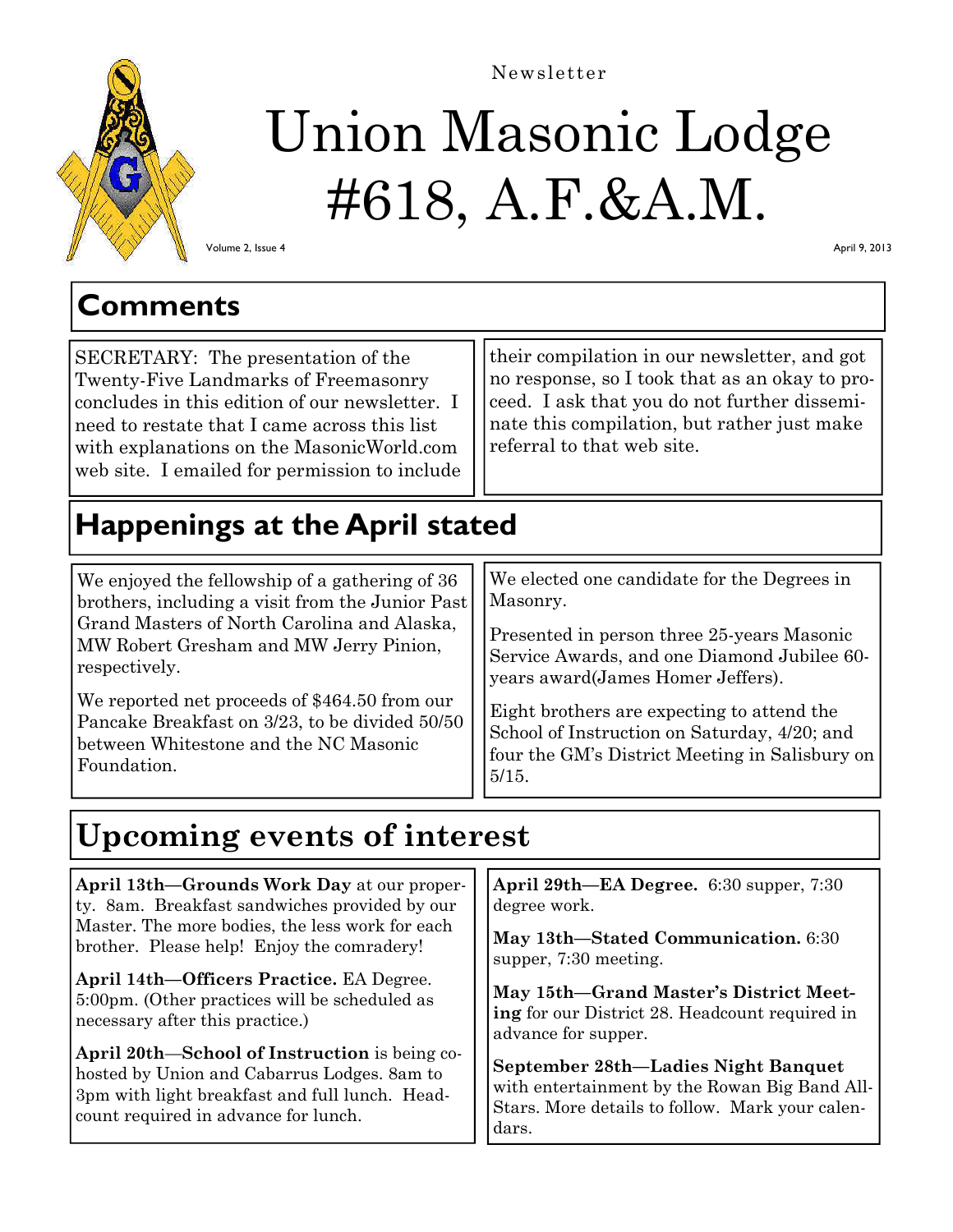### **April Birthdays (by age)**

| <b>AGE / BIRTH DATE REPORT</b><br>(sorted by age)<br><b>Age Birth Date Name</b> | 73 04/09/1940 LEON E. SNIDER<br>71 04/26/1941 ROGER D. LONG  | 53 04/04/1960 EDWARD W.<br><b>GREENE</b>                                  |
|---------------------------------------------------------------------------------|--------------------------------------------------------------|---------------------------------------------------------------------------|
| 98 04/02/1915 LEVI J. GANN                                                      | 65 04/29/1947 GARY D.                                        | 52 04/26/1960 TAB G. MORRISON                                             |
| 84 04/24/1928 THOMAS A. JOYN-                                                   | <b>HARTSELL</b>                                              | 52 04/03/1961 RUSSELL N.                                                  |
| ER                                                                              | 59 04/09/1954 RICKY L. RUSHING                               | <b>DRAKE</b>                                                              |
| 79 04/21/1933 ROBERT L. LIT-<br><b>TLE</b>                                      | 56 04/04/1957 JOHNNY SMITH<br>56 04/08/1957 JERRY L. BENNETT | 45 04/14/1967 SCOTT M. WHIT-<br><b>LEY</b><br>43 04/28/1969 MARTY Y. BEN- |
| 73 04/21/1939 HOWARD L.                                                         | 54 04/24/1958 CHARLES T. SMITH                               | <b>TON</b>                                                                |
| <b>JONES</b>                                                                    | 54 04/30/1958 BRADFORD S.                                    | 41 04/26/1971 THOMAS L. NASH                                              |
| 73 04/03/1940 ARNOLD J. PRICE                                                   | <b>REITZEL</b>                                               | JR                                                                        |

# **May Birthdays (by age)**

| <b>AGE/BIRTH DATE REPORT</b><br>(sorted by age)              | 64 05/04/1948 RICHARD D.<br><b>TUCKER</b>     | 58 05/31/1954 AMBROSE A.<br><b>PURSER</b>    |
|--------------------------------------------------------------|-----------------------------------------------|----------------------------------------------|
| <b>Age Birth Date Name</b><br>  82 05/16/1930 JASON M. SALY- | 64 05/06/1948 DAVID F. BARBEE                 | 57 05/14/1955 CURTIS A. BELK                 |
| l ER                                                         | 62 05/05/1950 MITCHELL A. EL-<br><b>LIOTT</b> | 37 05/10/1975 CHRISTOPHER R.<br><b>WILEY</b> |
| 68 05/09/1944 OSCAR Y. HAR-<br><b>WARD</b>                   | 62 05/14/1950 RONNIE L. SNEED                 | 29 05/07/1983 DUSTIN S.<br><b>GROOMS</b>     |
| 65 05/24/1947 VICTOR J. GIAN-<br><b>GRANT</b>                | 60 05/31/1952 JON R. STEWART                  |                                              |

### **Of Masonic Interest (Ancient Landmarks of Freemasonry. Source: MasonicWorld.com)**

### **25 LANDMARKS OF FREEMASONRY(24—25)**

LANDMARK TWENTY-FOURTH

THE FOUNDATION OF A SPECULATIVE SCIENCE UPON AN OPERATIVE ART, and the symbolic use and explanation of the terms of that art, for purposes of religious or moral teaching, constitute another Landmark of the Order. The Temple of Solomon was the cradle of the Institution, and, therefore, the reference to the operative Masonry, which constructed that magnificent edifice to the materials and implements which were employed in its construction, and to the artists who were engaged in the building, are all component and essential parts of the body of Freemasonry, which could not be subtracted from it without an (Continued on p3)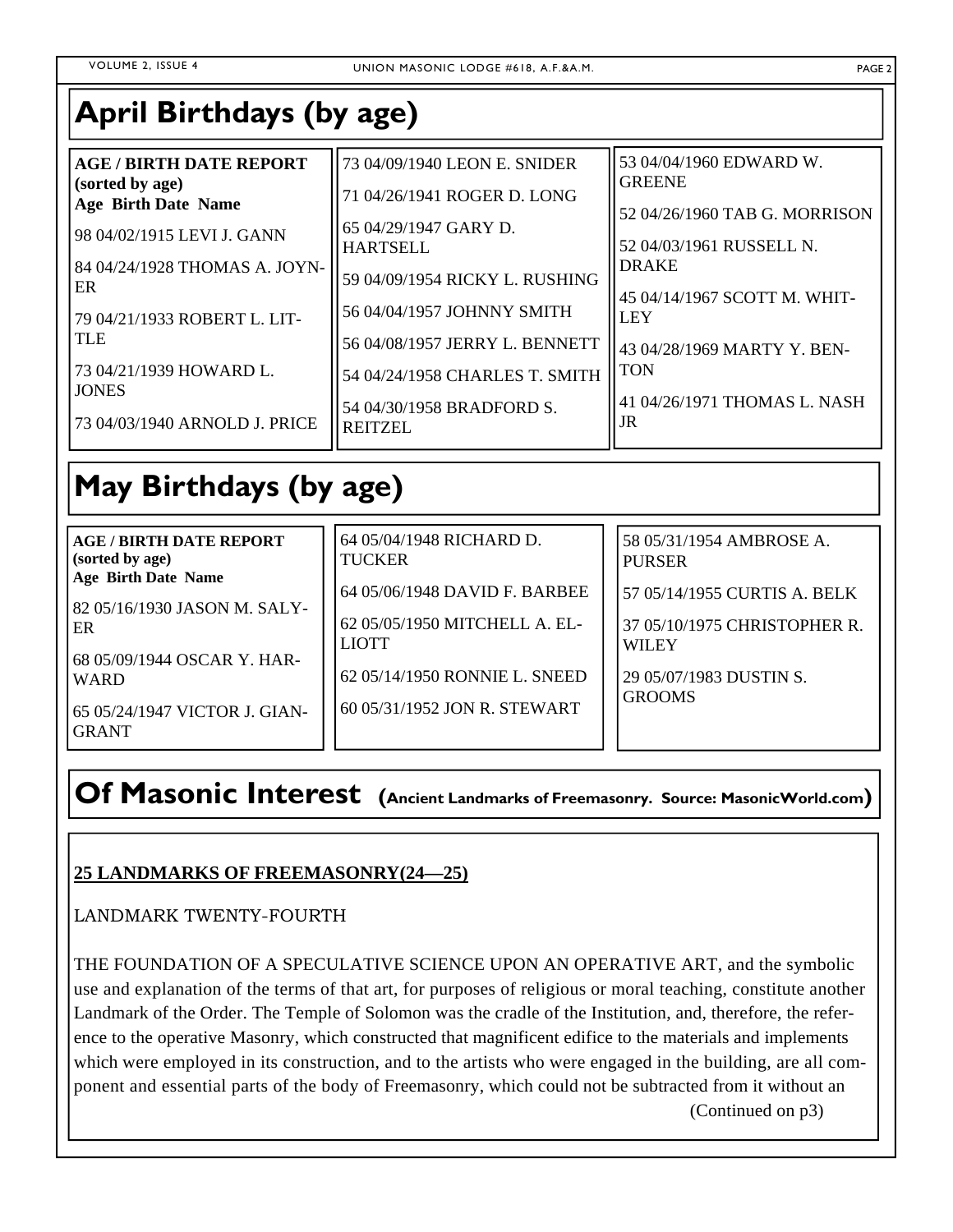#### (Continued from p2)

entire destruction of the whole identity of the Order. Hence, all the comparatively modern rites of Freemasonry, however they may differ in other respects, religiously preserve this temple history and these operative elements,. as the substratum of all their modifications of the Masonic system.

### LANDMARK TWENTY-FIFTH

The last and crowning Landmark of all is, that THESE LANDMARKS CAN NEVER BE CHANGED. Nothing can be subtracted from them-nothing can be added to them-not the slightest modification can be made in them. As they were received from our predecessors, we are bound by the most solemn obligations of duty to transmit them to our successors. Not one jot or one title of these unwritten laws can be repealed; for in respect to them, we are not only willing, but compelled to adopt the language of the sturdy old barons of England, *Nolumus leges mutari,* let the laws abide.

In Conclusion Recall:

### **25 LANDMARKS OF FREEMASONRY**

- 1. The Modes of recognition.
- 2. The division of Symbolic Masonry into three degrees.
- 3. The legend of the third degree.
- 4. The government of the fraternity by a presiding officer called a Grand Master, who is elected from the body of tile craft.
- 5. The prerogative of the Grand Master to preside over every assembly of the craft, wheresoever and whensoever held.
- 6. The prerogative of the Grand Master to grant dispensations for conferring degrees at irregular times.
- 7. The prerogative of the Grand Master to grant dispensation for opening and holding lodges.
- 8. The prerogative of the Grand Master to make Masons on sight.
- 9. The necessity of Masons to congregate in lodges.
- 10. The government of every lodge by a Master and two Wardens.
- 11. The necessity that every lodge, when duly congregated, should be tyled.
- 12. The right of every Mason to be represented in all general meetings of the craft and to instruct his representatives.
- 13. The right of every Mason to appeal from the decision of his brethren in lodge convened, to the Grand Lodge or General Assembly of Masons.
- 14. The right of every Mason to visit and sit in every regular lodge.
- 15. That no visitor, not known to some brother present as a Mason, can
- enter a lodge without undergoing an examination.
- 16. That no lodge can interfere in the business or labor of another lodge.
- 17. That every Freemason is amendable to the laws and regulations of the Masonic Jurisdiction in which he resides.
- 18. That every candidate for initiation must be a man, free born and of lawful age.
- 19. That every Mason must believe in the existence of God as the Grand Architect of the Universe.
- 20. That every Mason must believe in a resurrection to a future life.
- 21. That a book of the law of God must constitute an indispensable part of the furniture of every lodge.<br>22. That all men, in the sight of God, are equal and meet in the lodge on one common level.
- 
- 23. That Freemasonry is a secret society in possession of secrets that cannot be divulged.
- 24. That Freemasonry consists of a speculative science founded on an operative art.

25. That the landmarks of Masonry can never be changed. These constitute the landmarks, or as they have sometimes been called, "the body of Masonry," in which it is not in the power of man or a body of men to make the least innovation.